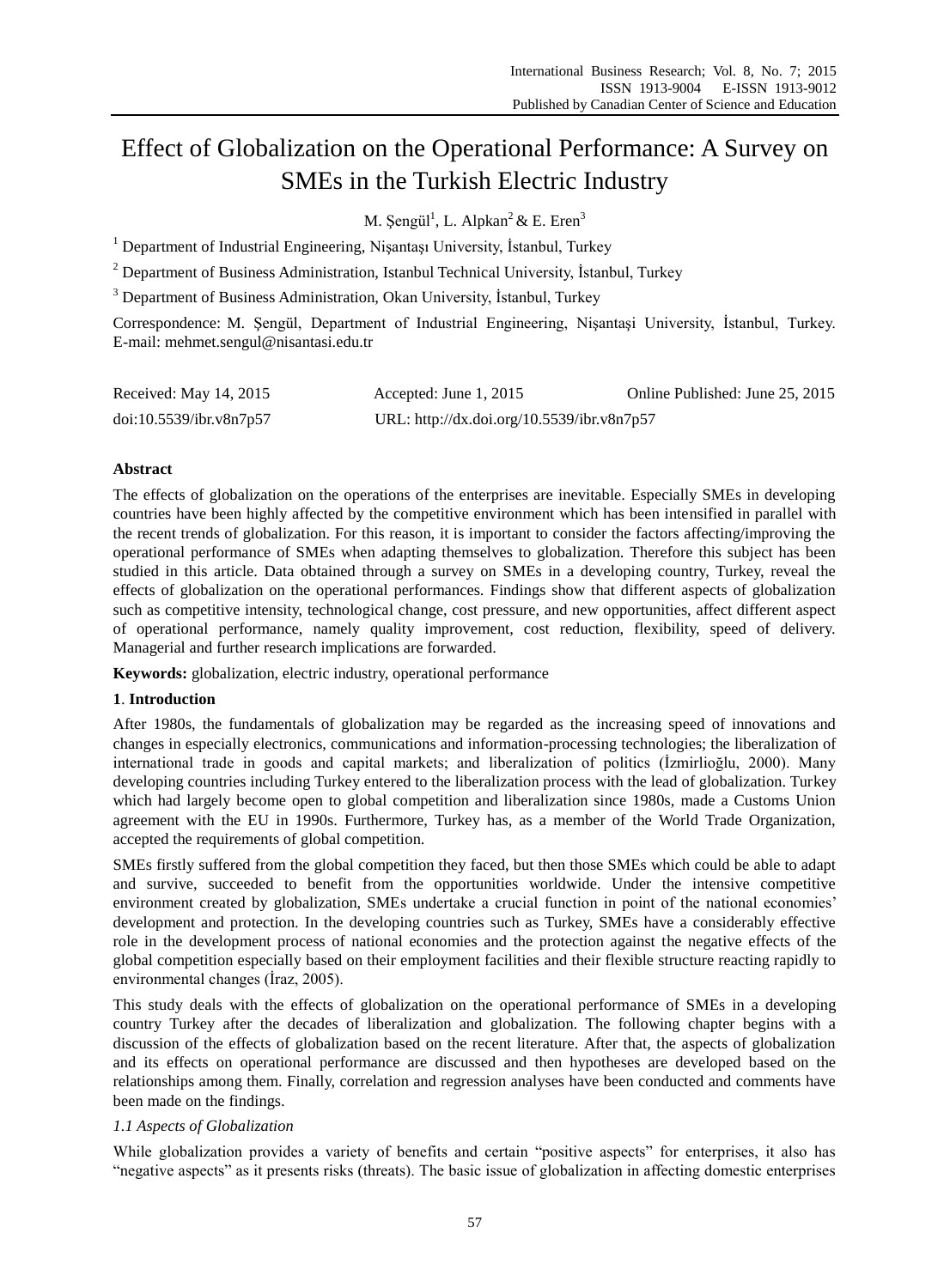is that any other firm anywhere in the world may produce a cheaper or higher quality product or service without encountering any obstacles and put it on the market for customers to access. Having a challenging effect on competition in a number of ways, globalization evidently changes and transforms both market and organizational structures. We may list the reasons why globalization forces the market and enterprises to transform as follows (Erkan & Eleren, 2001):

-Global liquidity of capital;

-Increased product diversification;

-Globalization of the market leads free circulation of goods to a higher extent;

-Customer expectations becoming more universal and this causes improvement of the product quality;

-Easier and cheaper transportation of raw materials, finished products and semi-finished products;

-Easy technological transfer; accelerated access to information;

-Increased efficiency and performance as a result of modernization of production techniques;

-Necessity of organizations to restructure into the form of multi-national and global enterprises as a result of increased foreign investments;

While the flow of financial capital has been liberalized and spread over different regions since the 1980s, a considerable real that "excess production" and "extreme competitive environment" were seen in the 1990s. As the globalization process has put enterprise in competition not only with its local rivals but also other competitors in other countries, competition has gained an international aspect. As a result of increased international production and trade worldwide, there is an opportunity for producing and selling new products constantly and participating in new markets, global production and supply chains along with the globalization of production (Aykaç, Parlak, & Ö zdemir, 2008). Adaptation attempts to the rapid improvements in the production and distribution technologies create, on one hand, an increase in the investment costs, but on the other hand, they help firms be more effective and efficient (Yeşil, 2010). Beside efficiency concerns, excessive global competition creates pressure on the costs of the production and distribution inputs and production processes. Technological development in tangent with globalization provides companies with a new marketing opportunity called "electronic commerce". This new method allows operations such as production, promotion, sale, purchase, distribution and payment for goods and services to be performed via a network of computers, bringing a great number of opportunities to enterprises. In particular, the increased speed of technological change forces enterprises to adapt to innovation, change and transforming the market. Furthermore, enterprises are now required to implement fully, and in a timely fashion, the internal changes they need to make in order to adapt themselves to these technological changes.

The important factors therefore concerning the effects of globalization on enterprises include Intensity of Competition, New Opportunities, Speed of Technological Change and Cost Pressure.

## *1.2 Hypotheses of the Relationship between the Globalization Effect and Operational Performance*

Operational performance may be expressed as the use of differentiated skills of the operational functions of the enterprise in relation to rivals, in order to gain competitive advantage (Swamidass & Newell, 1987). Key factors in increasing operational performance are Cost, Quality, Flexibility and Delivery Speed. Various studies have been made on the relationship between environmental factors and operational process & performance. Among them, the theoretical studies carried out by Swamidass and Newell have put forward that environmental dynamism has an important role in the relationship between the operational and general performance. The studies carried by Ward et al. have showed that globalization increases dynamism in the environment, obliges firms to differentiate and when correctly adapted to the conditions of globalization, operational processes can increase operational performance (Ward et al., 1995, Ward et al., 1996). Now we examine the effects of the intensity of competition, speed of technological change, cost pressure and new opportunities, which have been selected due to their significance as the sub-components of the globalization effect, on the operational performance.

## 1.2.1 Effects of the Components of Globalization on Quality Performance

According to Das et al. (2000), international competition together with quality practices increase customer satisfaction so this causes increase product quality and its performance, (Quality performance is a combination of customer perceptions about products and services' quality, decreasing number of product returns from buyers, defects, discards, reworks, etc.) and reduction of the price. Therefore where there is intense competition,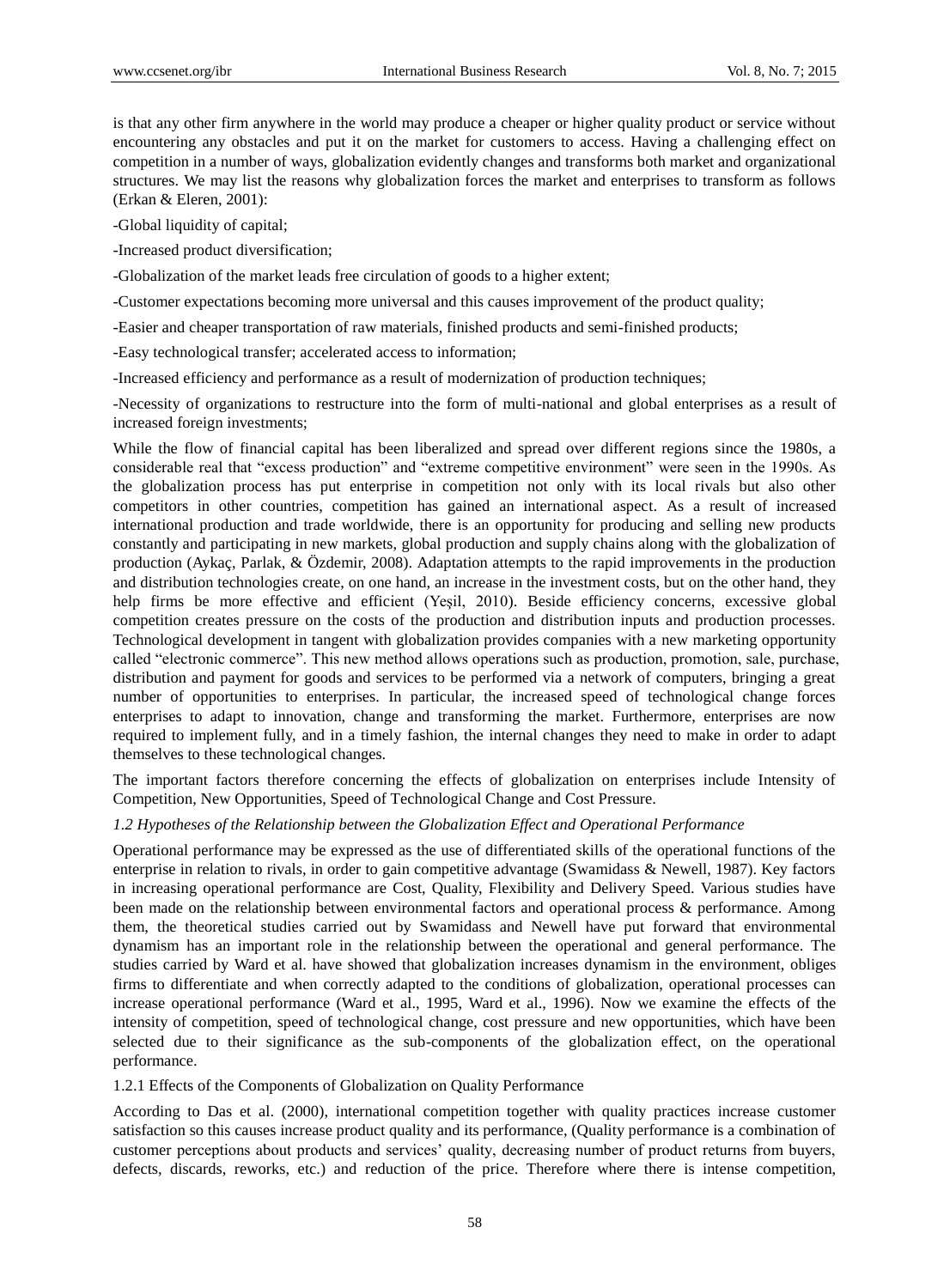performance is one of the most important tools. With the expectation that there is a regular relationship between perceived competiveness and quality performance, we develop the following hypothesis.

H1a: Perceived Intensity of Competition increases the quality performance.

Starting with the Japanese companies and affected by others have adapted technological innovation to their production processes and supported them with new management techniques in order to turn current opportunities to their advantages and/or gain new opportunities. Now these enterprises have competitiveness with respect to the factors of quality and low cost in the market. (Sayli, 2012). Those firms that try to utilize the new opportunities they observe should improve quality levels of their outputs. With the expectation that new opportunities will lead to increases in quality, we put forward the following hypothesis:

H1b: Observation of New Opportunities increases the quality of performance.

Technology and quality standards are improving continuously together. Technology along with conditions and requirements bring different dimensions to quality. Quality becomes a dynamic characteristic in its nature and develops and changes in line with consumer requirements. Only in this way can organizations adapt themselves to the changing and developing enterprise environments (Aytekin, 2003). With the expectation that the increase in the speed of technological change will cause constant improvement in quality, we propose the following hypothesis:

H1c: Achived Speed of the Technological Changes increases the quality performance.

Cost pressure forces firms to reorganize their manufacturing and distribution processes to be more efficient and productive. In order to increase productivity, companies should invests for new and efficient technology transfer and total quality management systems. They increase investments costs firstly, but then they decrease reworks, human related defects, rejections, customer complaints, compensations, etc. (Beaumont & Schroder, 1997) leading to an apparent quality improvement. Therefore cost pressure felt by managers of the firm may lead to an increase in quality. With the expectation that the cost pressure will have a positive effect on quality, we put forward the following hypothesis:

H1d: Experienced Cost Pressure increases the quality of performance.

1.2.2 Effects of the Globalization Components on Cost Reduction Performance

The concept of cost leadership gained popularity in 1980s with Michael Porter who is the founder of the modern strategy and one of the world's most important thinkers on management and competitiveness. As to Porter, it is the ability of an organization to gain competitive superiority by the implementation of the lowest cost structure in the industry without any negligence of other similar important areas such as service and quality (Parker, 2000).

Fawcett-Closs have, in their study published in 1993, stated that the changes arising from economic globalization have created a great competitive pressure on industrial markets and, as a result, enterprises have had to produce and distribute low-cost products in order to compete. For this purpose, enterprises sometimes prefer locating their production in countries where the costs are low, giving products their final form in other countries and then launch them in the home country (Fawcett & Closs, 1993). Furthermore, enterprises try to keep their costs at low levels by preferring high volume production (Turhan, 2006). Consequently, the increased competition generates considerable pressures on reduction of the costs. With the expectation that there is a positive relationship between perceived competitiveness and the significance given to cost reduction, we have proposed the following hypothesis:

H2a. Perceived Intensity of Competition increases the cost reduction performance.

In the context of the pulling tendency of demand and the pushing tendency of technology, technological innovations also have a great effect on the formation of new opportunities, equal to the effect of customer demand. In other words, the product and process innovations developed over the course of time have changed market conditions and, consequently, the tools used by enterprises in competing. For example, in the transition from the period of labor-intensive production with the demand exceeding the supply to a period where the supply and demand are equalized with costs becoming lower, the innovation of the moving assembly line innovation by Ford (process innovation) played a key role. As a result of this innovation, the problem of restricted production has started to disappear and enterprises have started to use cost superiority as a competitive tool (Sayli, 2012). In this context, with the expectation that the perceived new opportunities will reduce the costs for competitive advantage, we have developed the following hypothesis.

H2b. Observation of New Opportunities increase cost reduction performance.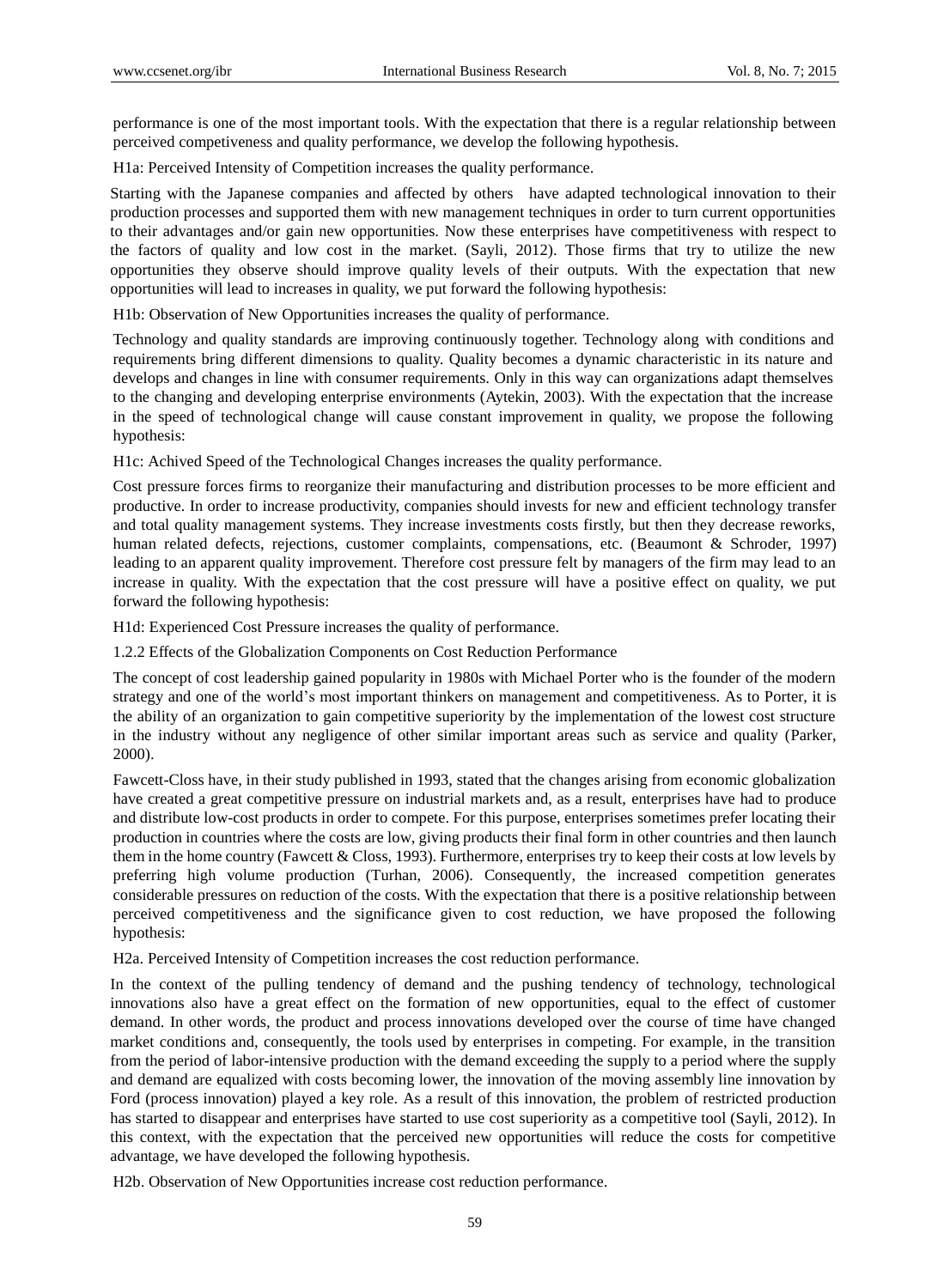Rapid changes in technology allow development of the tools/instruments and processes necessary for production within a short time. For example, with the help of new production techniques, many industries have become able to perform mass production in an economical way, considering the diversity of products. Upon the integration of the microprocessor and computer technology, many products and services have differentiated on the basis of software. In many practices, incorporation of the software into the hardware has caused an increase of efficiency and, as a result, a dramatic reduction of the product costs (Bettis & Hitt, 1995). Furthermore, acceleration of the processes also increases technological change. With the expectation that increased speed of technological change will cause a reduction in operational costs, we have put forwarded the following hypothesis:

H2c. Achieved Speed of Technological change increases cost reduction performance.

As to Hill, price is an important market-gaining criterion in many markets and particularly in the growth and maturity stages of the product life curve. As it is, the purpose of operational activities should be to provide necessary low costs in order to support sensitivity of the market to the price. When the product price is kept low to gain market share, the operational functions undertake the task of reducing the costs in order to protect the current profits or sustain profitability (Aytekin, 2003). In other words, cost pressure applies pressure in reducing operational costs. In this context, with the expectation that cost pressure will reduce operational costs, we have proposed the following hypothesis:

H2d. Experienced Cost Pressure increases cost reduction performance.

1.2.3 Effects of the Globalization Components on Flexibility Performance

Flexibility is the ability to adapt to the competitive environment. As the competition intensifies, firms may try to increase their flexibility to survive. Miller and Roth (1994) studied it under two different categories, namely design flexibility i.e. the ability to make design changes in a short time and/or to launch new products rapidly and volume flexibility i.e. the capability to respond to fluctuations in the demand. Sanchez (1995) also found a significant relation between competitive environment and flexibility. Therefore we have put forwarded the following hypothesis:

H3a. Perceived Intensity of Competition increases the flexibility performance.

Especially entrepreneurial firms pay more attention to seek market opportunities and try to adapt themselves to exploit the newly found ones. Alpkan et al. (2007) assert that market oriented firms trying to make use of new opportunities should improve their level of flexibility accordingly. With the expectation that the perception of new opportunities will therefore increase flexibility in the operational processes, we have developed the following hypothesis:

H3b. Observation of New Opportunities increase the flexibility performance.

According to Mohanty-Deshmukh (2000), operational flexibility is one of the most important operating tools which fight with the technological changes in the environment. The ease it provides for enterprises is the operational flexibility to switch from one product policy to another product policy when required. Flexible manufacturing systems and computer-assisted design and production may be given as an example for this strategic tool. Owners and managers perceiving the technological environment as a rapidly changing one spend more time and money to their ability to adapt. With the expectation that the increased speed of technological change will cause an increase in flexibility, we have put forward the following hypothesis:

H3c. Achieved Speed of Technological Change increases flexibility performance.

In general, increased flexibility in production is achieved through the use of high-cost multi-functional machines. If applied correctly, advanced production technologies reduce the cost of achieving production flexibility (Ward, et al., 1996). The time taken to launch a new product, the average product change process time and stock turnover are all related to the degree of flexibility. The role of the manufacturer is to keep developing these processes which are flexible and ensure low costs so as to cope with the product differences. (Doğan, 2008). The cost pressure also forces enterprises to act in this way. With the expectation that cost pressure will increase flexibility, we have proposed the following hypothesis:

H3d. Experienced Cost Pressure increases flexibility performance.

1.2.4 Effects of the Components of Globalization on Delivery Speed Performance

Greasly (1999) has expressed the delivery speed as the time range between the request by the customer for any product or service and the fulfillment of such requests. There are two important components in delivery performance, namely, speed and reliability. Quick shipment to the customer provides many competitive advantages and delivery speed is vitally important to many enterprises. Delivery reliability is the shipment of the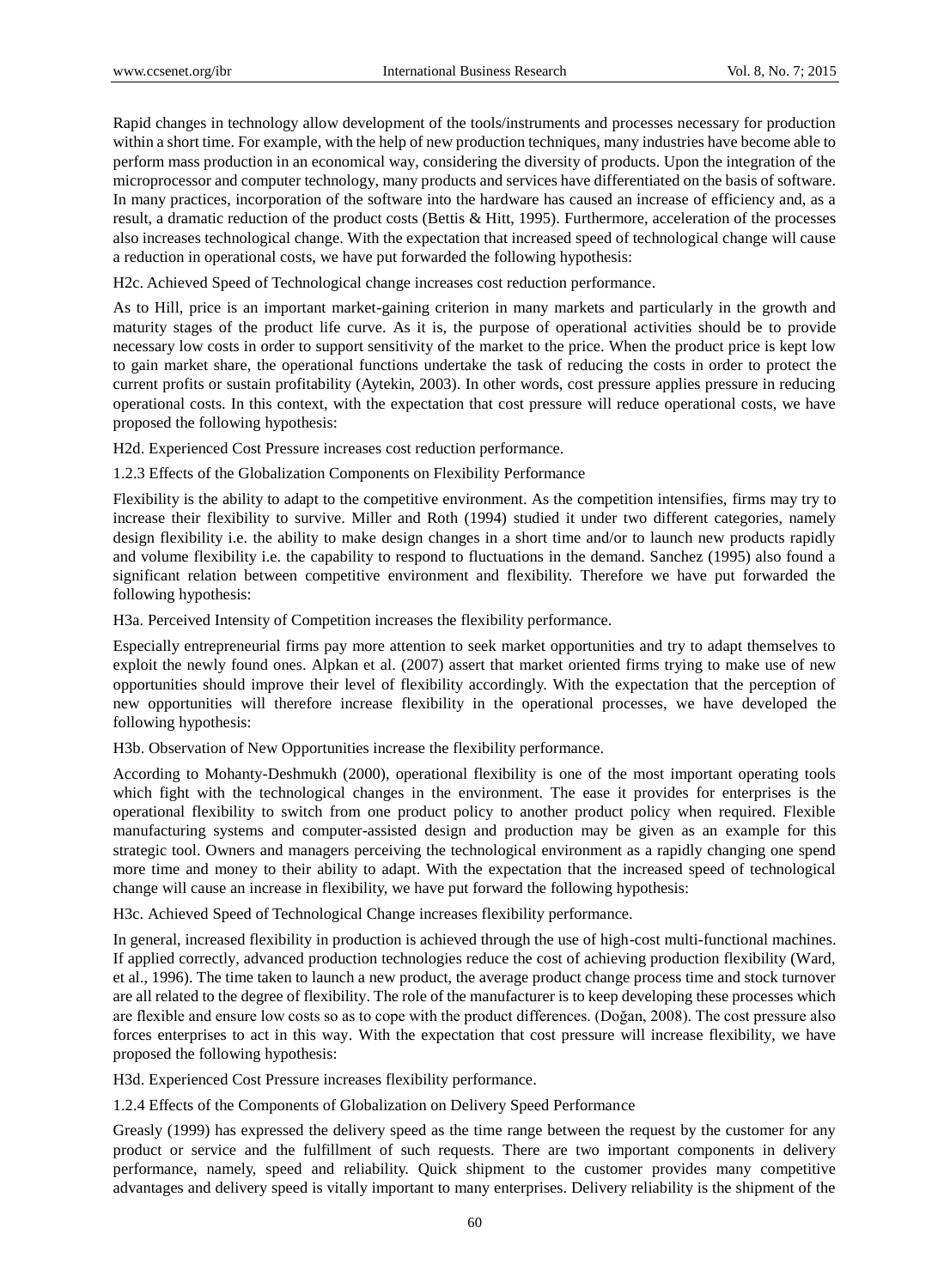products in the requested quantity on time (Stock, Greis, & Kasarda, 1999). Increasing competition forces enterprises to increase delivery speed. With the expectation that an increase in perceived competitiveness will have positive effects on delivery speed, we have developed the following hypothesis.

H4a. Perceived Intensity of Competition increases the delivery speed performance.

In studies undertaken by Boyd ("Kaynak Bağımlılığı Teorisi", www.angelfire.com/nt/zeus/yl/yl7.doc., 02. 05. 2011), as to the source dependability theory, external resources and information are parameters showing the degree of dependability of the enterprise in the environment. The firms encounter dependability at various levels. New opportunities appear as factors minimizing the dependability of the enterprises, leading to growth of the firms and in addition, increased performance. Enterprises becoming less dependable to the old certainties direct their efforts to new opportunities and try to improve their speed of delivery to gain competitive advantage. In other words new developments may provide creative destruction by changing the rules of the competitive game and by opening new windows of opportunities. If we cannot deliver solutions to exploit new opportunities in a speedy way, competitors may reap the fruits before we do. With the expectation that new opportunities will increase delivery speed, we have put forwarded the following hypothesis.

H4b. Observation of New Opportunities increases delivery speed performance.

As a result of rapid change in technology, with the integration of telecommunication and information technologies with operational processes, many industries have gained the ability to perform mass production economically by taking into consideration great product diversification, leading to short delivery time of the products. Furthermore, advancements in communication and technological developments in the transportation vehicles performing physical deliveries have also caused shorter product delivery times and increased reliability (Bettis & Hitt, 1995). For this reason, with the expectation that an increased speed of technological change will cause improvement of delivery speed, we have proposed the following hypothesis.

H4c. Achieved Speed of Technological change increases delivery speed performance.

Under competitive pressures, according to Greasley (1999) costs management and delivery speed are related to each other, in such a way that cost reduction efforts do not only reduce costs but also they may shorten delivery time. Especially standardization and stock keeping operations to cut costs will also be useful in shortening delivery times. With the expectation that perceived cost pressure will increase delivery speed, we have developed the following hypothesis.

H4d. Experienced Cost Pressure increases delivery speed performance.





Figure 1. Research model

#### **2. Method**

## *2.1 Methodology of the Study*

In order to test the model illustrated in the figure above and the hypotheses put forward, micro-and large-scale firms were sorted from 510 firms operating in the electric industry as per the data from the Istanbul Chamber of Commerce (I.T.O) and 751 firms as per the data from the Istanbul Chamber of Industry (I.S.O) and, as a result, 192 Small and Medium Scale firms were chosen as main mass (50 firms from I.T.O and 142 firms from I.S.O). We had access to 110 firms as a result of survey studies through actual visits by appointment, e-mail and telephone. Our study variables are measured by a questionaire formed by using different earlier studies'scales.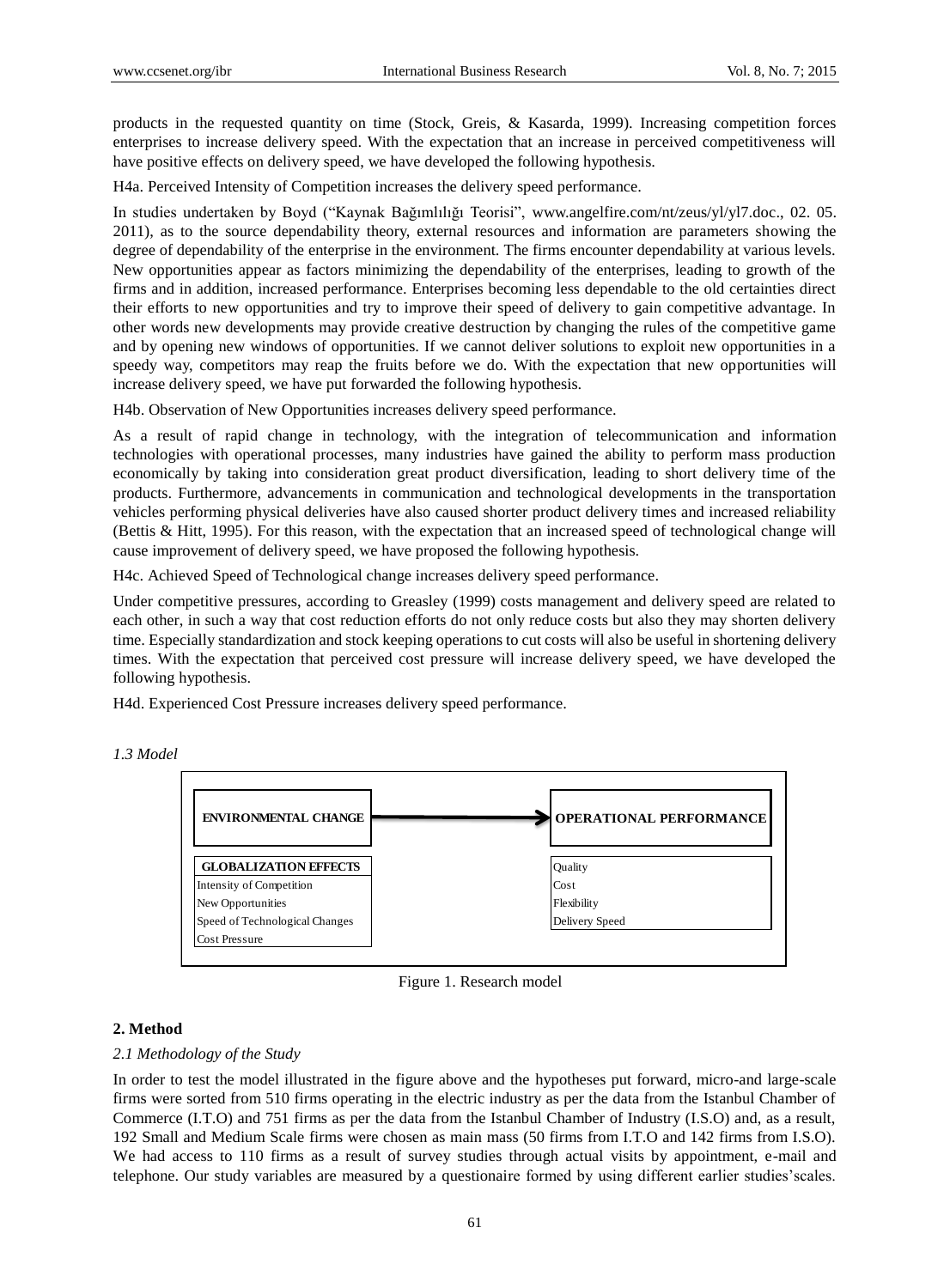Intensity of competition scale and speed of technological changes scale are developed based on the study of Doğan 2008; cost pressure scale taken from Badri, Davis, and Davis (2000); New Opportunities scale was self-developed i.e. developed by the authors of this article. Operational performance scale is also developed based on the study of Alpkan, Ceylan, and Aytekin (2002).

# *2.2 Size/Structural Distribution Indicators of Sampling*

Individual SMEs in the Turkish electric industry constitute our unit of analysis, 40% of them engage with trading, 39.1% with both production and trading, and 14.5% with production activities. It was found that 60% of them have the legal status of a limited liability company, 26.4% of Joint Stock Company and 10.9% of unlimited company. 67% were found to be small-scaled and 33% medium-scaled. 28.1% of them have 11-20 years of experience in business, 26.4% have 1-10 years of experience, 22.8% have 21-30 years of experience and 15.4% have 31-40 years of experience.

## **3. Results**

## *3.1 Factor Analysis*

# 3.1.1 Factor Analysis for Globalization Variables

According to the results of the factor analysis made for the opportunities resulting from globalization, total variance extracted was calculated as 73.309% and two factors were produced, namely Speed of Technological Change and New Opportunities, whose items are given in Table 1. And according to the results of the factor analysis made for the threats resulting from globalization, total variance extracted was calculated as 66.349% and two factors were produced, namely Intensity of Competition and Cost Pressure, whose items are given in Table 2.

|  | Table 1. Results of factor analyses for the opportunities resulting from the globalization variables |  |  |  |  |  |  |  |  |  |
|--|------------------------------------------------------------------------------------------------------|--|--|--|--|--|--|--|--|--|
|  |                                                                                                      |  |  |  |  |  |  |  |  |  |
|  |                                                                                                      |  |  |  |  |  |  |  |  |  |
|  |                                                                                                      |  |  |  |  |  |  |  |  |  |

| <b>DESCRIPTION</b>                                                                                             |        | NEW OPPORTUNITIES SPEED OF TECHNOLOGICAL CHANGE |
|----------------------------------------------------------------------------------------------------------------|--------|-------------------------------------------------|
| Technological development speed of the production<br>processes in the industry has increased much              | 0.832  |                                                 |
| Thanks to the technological advancements in the industry, it<br>is possible to realize many new product ideas. | 0.758  |                                                 |
| The technological development speed of the products in the<br>industry has increased much.                     | 0.657  |                                                 |
| Purchasing power of the customers increases.                                                                   |        | 0.927                                           |
| New markets emerge.                                                                                            |        | 0.916                                           |
| Markets expand.                                                                                                |        | 0.732                                           |
| Variance $(\%)$                                                                                                | 30.463 | 42,846                                          |

*Note.* Rotation Method: Varimax; Total Variance (%): 73.309.

|  |  |  |  | Table 2. Results of factor analyses for the threats resulting from the globalization variables |  |
|--|--|--|--|------------------------------------------------------------------------------------------------|--|
|  |  |  |  |                                                                                                |  |

| <b>DESCRIPTION</b>                                                       | <b>INTENSITY OF COMPETITION COST PRESSURE</b> |  |  |  |  |
|--------------------------------------------------------------------------|-----------------------------------------------|--|--|--|--|
| There a very fierce price competition among the companies in the sector. | 0.901                                         |  |  |  |  |
| Customer loyalty to the companies in the sector has weakened.            | 0.829                                         |  |  |  |  |
| Competition level among the companies in the sector has increased much.  | 0.799                                         |  |  |  |  |
| Lease costs have increased much                                          | 0.796                                         |  |  |  |  |
| Transportation costs have increased much.                                | 0.777                                         |  |  |  |  |
| Power, water and town gas costs have increased much.                     | 0.748                                         |  |  |  |  |
| Raw material costs have increased much.                                  | 0.726                                         |  |  |  |  |
| Labor costs have increased much.                                         | 0.712                                         |  |  |  |  |
| Variance(%)                                                              | 36,861<br>29.548                              |  |  |  |  |

*Note.* Rotation Method: Varimax; Total Variance (%): 66.409.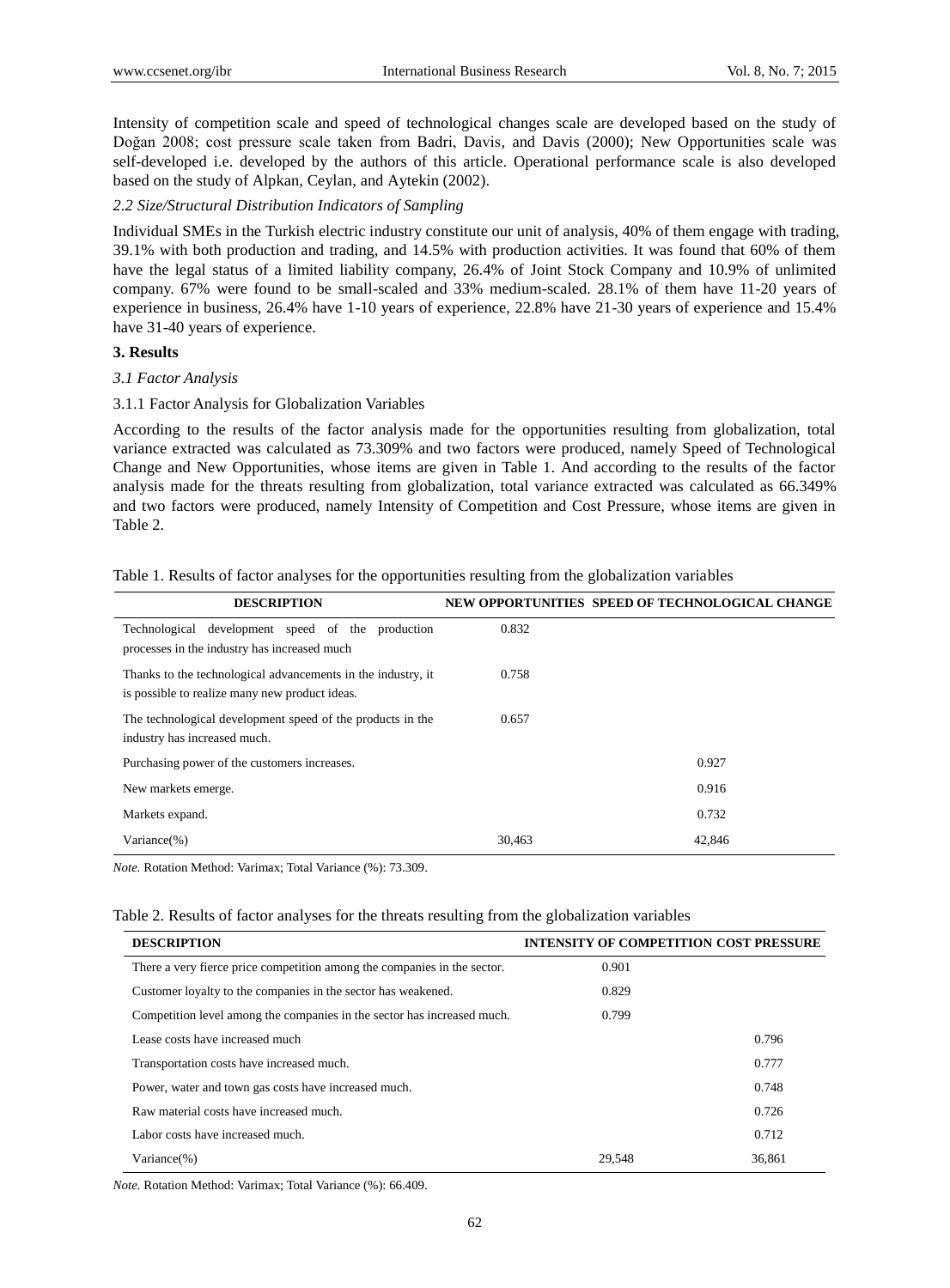## 3.1.2 Results of the Factor Analysis for Operational Performance

Total variance as stated according to the results of the factor analysis conducted for the Operational Performance variables was calculated as 68.414% and given to 4 factors as detailed in Table 3. They are Quality, Cost, Flexibility and Delivery Speed, respectively.

|  |  |  | Table 3. Results of factor analysis for operational performance |
|--|--|--|-----------------------------------------------------------------|
|  |  |  |                                                                 |

| <b>DESCRIPTION</b>                                                                                                        | <b>QUALITY</b> | <b>COST</b> | <b>FLEXIBILITY</b> | <b>DELIVERY SPEED</b> |
|---------------------------------------------------------------------------------------------------------------------------|----------------|-------------|--------------------|-----------------------|
| Number of product returns from the customer has reduced.                                                                  | 0.822          |             |                    |                       |
| Quantity of waste, discards and reworks has reduced.                                                                      | 0.800          |             |                    |                       |
| Number of defective and irregular finished or intermediate<br>products has reduced                                        | 0.777          |             |                    |                       |
| Our product and service quality has increased in the eyes of the<br>customers.                                            | 0.609          |             |                    |                       |
| Total costs in the production process have increased.                                                                     |                | 0.833       |                    |                       |
| Total costs in the internal and external logistic processes have<br>reduced.                                              |                | 0.791       |                    |                       |
| Process costs have reduced.                                                                                               |                | 0.746       |                    |                       |
| Personnel efficiency has reduced.                                                                                         |                | 0.617       |                    |                       |
| Replacement ability of the equipment assigned to each work<br>has increased depending on the changing work priorities.    |                |             | 0.808              |                       |
| Ability of the personnel working at the manufacture to work at<br>various and different functions has improved.           |                |             | 0.772              |                       |
| Flexibility to change the work priorities depending on the<br>orders has improved.                                        |                |             | 0.749              |                       |
| Ability to use the existing equipment and personnel flexibly<br>for production of the non-standard products has improved. |                |             | 0.732              |                       |
| Ability to produced non-standard products according to<br>different customer orders has improved.                         |                |             | 0.600              |                       |
| Time between receipt of purchase order and delivery has<br>decreased.                                                     |                |             |                    | 0.839                 |
| Delivery speed of the finished products increased.                                                                        |                |             |                    | 0.814                 |
| Time between start of the production process and delivery has<br>decreased.                                               |                |             |                    | 0.740                 |
| Ability to keep the promises given previously for delivery has<br>improved.                                               |                |             |                    | 0.739                 |
| Ability to deliver on just-in-time basis has improved.                                                                    |                |             |                    | 0.726                 |
| Variance (%)                                                                                                              | 15,274         | 13,630      | 19,613             | 19,897                |

*Note.* Rotation Method: Varimax; Total Variance (%): 68.414.

# *3.2 Reliability Test*

As a result of calculation of Cronbach's Alpha internal consistency coefficients for all variables were above the value recognized in the literature (.700) (Nunnally, 1978) and are shown in Table 4 in detail.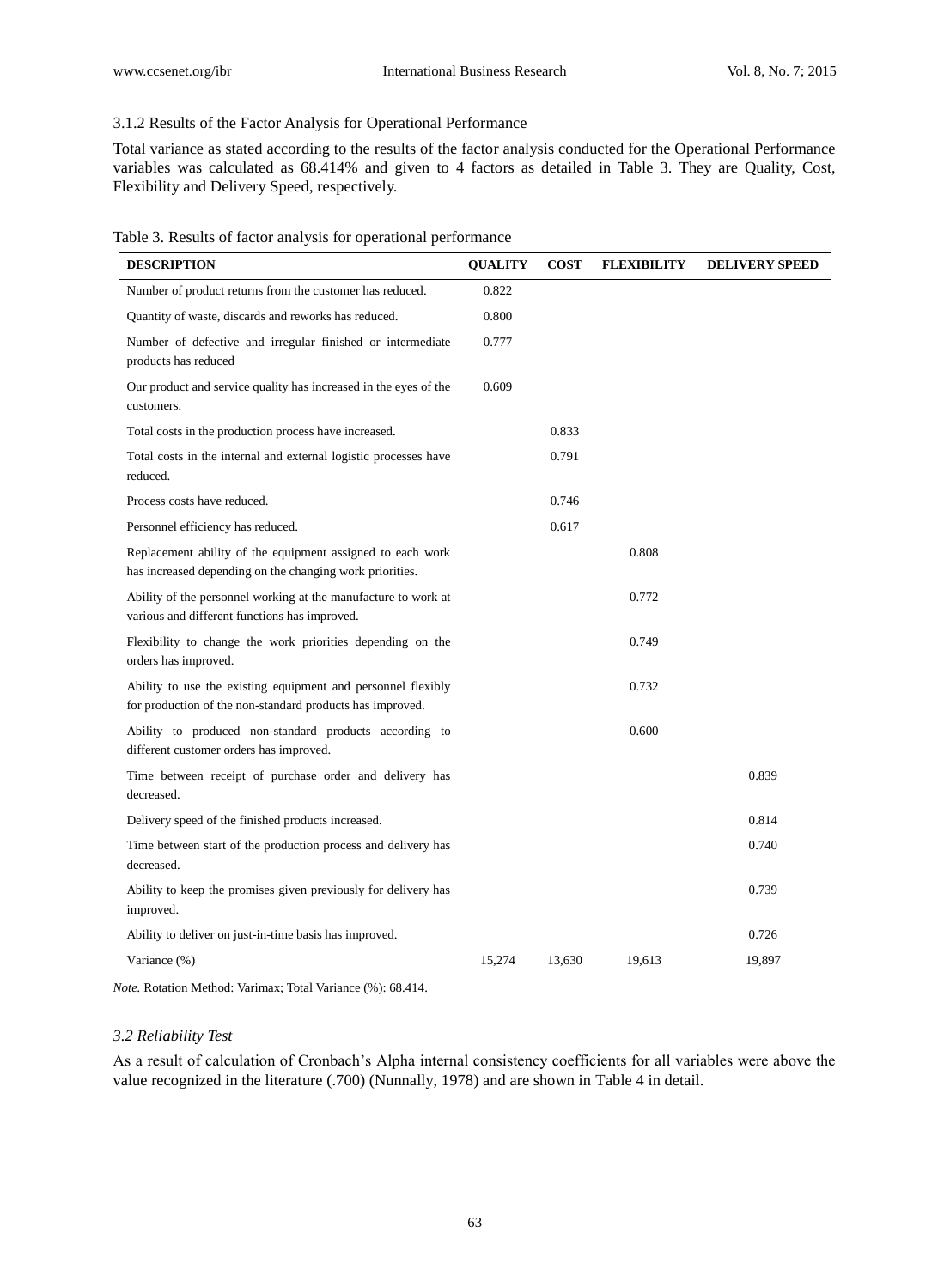| <b>VARIABLES</b>              | <b>NUMBER OF ITEMS</b> | <b>CRONBACH'S ALPHA</b> |
|-------------------------------|------------------------|-------------------------|
| Intensity of Competition      | 3                      | 0.804                   |
| Speed of Technological Change | 3                      | 0.861                   |
| <b>Cost Pressure</b>          | 5                      | 0.828                   |
| New Opportunities             | 3                      | 0.716                   |
| Quality                       | 4                      | 0.838                   |
| Cost                          | 4                      | 0.759                   |
| Flexibility                   | 5                      | 0.877                   |
| Delivery Speed                | 5                      | 0.899                   |

#### Table 4. Cronbach's Alpha values

## *3.3 Means, Standard Deviations, Correlation Coefficients of Variables*

Means and standard deviations of all variables together with the results of the correlation analysis of the variables are shown in Table 5. We may say that there is a relation in positive or negative sense for each meaningful relation (at the level of P<0.01 or P<0.05) in the table. Looking at the table, relations can be seen between each Operational performance (Delivery Speed, Flexibility, Quality and Speed of Technological Change) and Globalization factors (Flexibility, Quality, New Opportunities and Cost Pressure and the Speed of Technological Change).

## Table 5. Mean, standard deviation, correlation coefficients of variables

|                    | <b>Correlations</b> |                                                |        |                  |                      |                               |                                    |                                                      |          |                                |                               |   |  |
|--------------------|---------------------|------------------------------------------------|--------|------------------|----------------------|-------------------------------|------------------------------------|------------------------------------------------------|----------|--------------------------------|-------------------------------|---|--|
|                    |                     | <b>Variables</b>                               | Mean   | Std.             | <b>Globalization</b> |                               |                                    |                                                      |          | <b>Operational Performance</b> |                               |   |  |
|                    |                     |                                                |        | <b>Deviation</b> |                      | $\overline{c}$                | 3                                  | 4                                                    | 5        | 6                              | 7                             | 8 |  |
| Globalization      |                     | <b>Intensity of Competition</b>                | 4.1364 | .98334           |                      |                               |                                    |                                                      |          |                                |                               |   |  |
|                    | 2                   | <b>Speed of Technological</b><br><b>Change</b> | 4.1455 | .94554           | $.566**$             | 1                             |                                    |                                                      |          |                                |                               |   |  |
|                    | 3                   | <b>Cost Pressure</b>                           | 3.7642 | .89150           |                      | $.393**$ .505**               | -1                                 |                                                      |          |                                |                               |   |  |
|                    | 4                   | <b>New Opportunities</b>                       | 3.4220 | 1.01495          |                      | $0.145$ , $.483**$ , $.301**$ |                                    | 1                                                    |          |                                |                               |   |  |
| Operational        | 5                   | <b>Ouality</b>                                 | 3.7848 | .89926           |                      |                               | $.218*$ $.376**$ $.315**$ $.317**$ |                                                      | 1        |                                |                               |   |  |
| <b>Performance</b> | 6                   | Cost                                           | 2.7833 | .89427           | 0.014                | 0.009                         | $-0.052$                           | 0.135                                                | $.284**$ | 1                              |                               |   |  |
|                    | 7                   | <b>Flexibility</b>                             | 3.5421 | .87163           |                      |                               |                                    | $0.125$ $.416**$ $.401**$ $.431**$ $.467**$ $.276**$ |          |                                | 1                             |   |  |
|                    | 8                   | <b>Delivery Speed</b>                          | 3.8995 | .87994           |                      |                               |                                    | $,246***$ $,504***$ $,365***$ $,417**$               |          |                                | $0.467**$ $0.264**$ $0.591**$ |   |  |

#### *3.4 Testing Hypotheses*

Results of the regression analysis conducted to determine the effects of the Globalization Components on the Operational Performance Components are shown in the following tables.

|  | Table 6. Effects of the globalization components on quality performance |  |  |
|--|-------------------------------------------------------------------------|--|--|
|  |                                                                         |  |  |

| Independent                          | Variables: | Globalization | <b>Dependent Variables: Quality Performance</b> |                |                |                                                 |  |  |  |  |
|--------------------------------------|------------|---------------|-------------------------------------------------|----------------|----------------|-------------------------------------------------|--|--|--|--|
| Components                           |            |               | <b>STD.</b> Beta<br>Coefficients                | <b>T</b> Value | <b>P</b> Value | <b>Hypothesis</b><br><b>Accept/Reject State</b> |  |  |  |  |
| <b>Intensity of Competition</b>      |            |               | 0.005                                           | 0.042          | 0.967          | REJECT<br>H1a                                   |  |  |  |  |
| <b>New Opportunities</b>             |            |               | 0.169                                           | 1.629          | 0.106          | REJECT<br>H1b.                                  |  |  |  |  |
| <b>Speed of Technological Change</b> |            |               | 0.225                                           | 1.725          | 0.088          | REJECT<br>H <sub>1c</sub>                       |  |  |  |  |
| <b>Cost Pressure</b>                 |            |               | 0.137                                           | 1.302          | 0.196          | <b>REJECT</b><br>H1d                            |  |  |  |  |

*Note.* R 2 : .183; F: 5.750; P: .0000.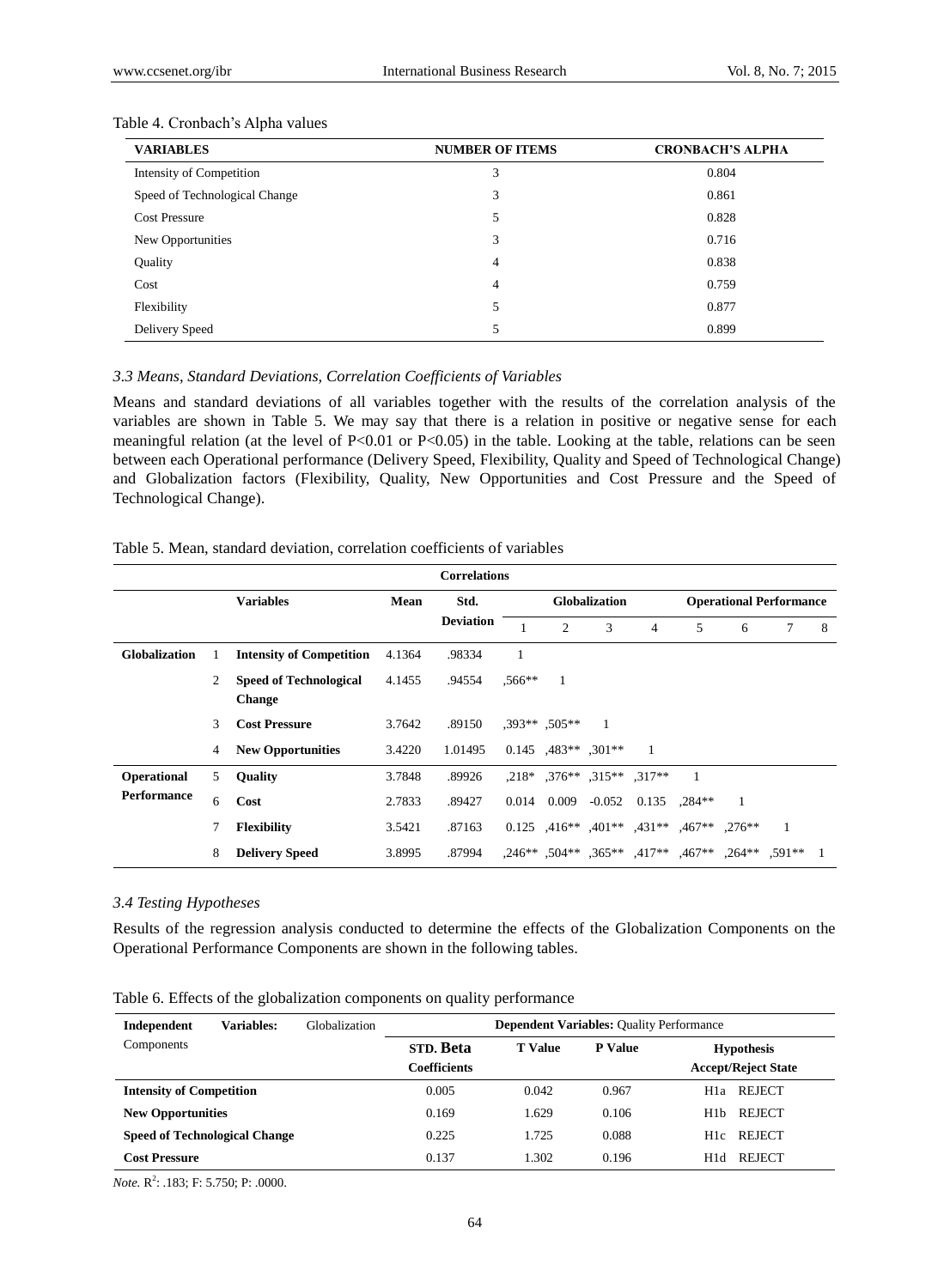| Independent                     | <b>Variables:</b>                    | Globalization | <b>Dependent Variables:</b> Cost Reduction Performance |                |                |                                                 |  |  |  |  |  |
|---------------------------------|--------------------------------------|---------------|--------------------------------------------------------|----------------|----------------|-------------------------------------------------|--|--|--|--|--|
| Components                      |                                      |               | <b>STD.</b> Beta<br><b>Coefficients</b>                | <b>T</b> Value | <b>P</b> Value | <b>Hypothesis</b><br><b>Accept/Reject State</b> |  |  |  |  |  |
| <b>Intensity of Competition</b> |                                      |               | 0.057                                                  | 0.472          | 0.638          | <b>REJECT</b><br>H2a                            |  |  |  |  |  |
| <b>New Opportunities</b>        |                                      |               | 0.189                                                  | 1.671          | 0.098          | <b>REJECT</b><br>H2h                            |  |  |  |  |  |
|                                 | <b>Speed of Technological Change</b> |               | $-0.060$                                               | $-0.422$       | 0.674          | <b>REJECT</b><br>H2c                            |  |  |  |  |  |
| <b>Cost Pressure</b>            |                                      |               | $-0.107$                                               | $-0.937$       | 0.351          | <b>REJECT</b><br>H2d                            |  |  |  |  |  |

#### Table 7. Effects of the globalization components on cost reduction performance

*Note.* R<sup>2</sup>: .032; F: .852; P: .496.

## Table 8. Effects of the globalization components on flexibility performance

| Independent                          | <b>Variables:</b> | Globalization | <b>Dependent Variables:</b> Flexibility Performance |                |                      |                                                 |  |
|--------------------------------------|-------------------|---------------|-----------------------------------------------------|----------------|----------------------|-------------------------------------------------|--|
| Components                           |                   |               | <b>STD.</b> Beta<br><b>Coefficients</b>             | <b>T</b> Value | <b>P</b> Value       | <b>Hypothesis</b><br><b>Accept/Reject State</b> |  |
| <b>Intensity of Competition</b>      |                   |               | $-0.158$                                            | $-1.496$       | 0.138                | REJECT<br>H3a                                   |  |
| <b>New Opportunities</b>             |                   | 0.255         | 2.611                                               | 0.010          | H3h<br><b>ACCEPT</b> |                                                 |  |
| <b>Speed of Technological Change</b> |                   | 0.244         | 1.959                                               | 0.053          | REJECT<br>H3c        |                                                 |  |
| <b>Cost Pressure</b>                 |                   |               | 0.270                                               | 2.740          | 0.007                | <b>ACCEPT</b><br>H3d                            |  |

*Note.* R 2 : .303; F: 10.853; P: .000.

Table 9. Effects of the globalization components on delivery speed performance

| Independent                          | Variables: | Globalization | Dependent Variables: Delivery Speed Performance |                |                      |                                                 |  |
|--------------------------------------|------------|---------------|-------------------------------------------------|----------------|----------------------|-------------------------------------------------|--|
| Components                           |            |               | <b>STD.</b> Beta<br><b>Coefficients</b>         | <b>T</b> Value | <b>P</b> Value       | <b>Hypothesis</b><br><b>Accept/Reject State</b> |  |
| <b>Intensity of Competition</b>      |            |               | $-0.046$                                        | $-0.45$        | 0.653                | H <sub>4</sub> a<br>REJECT                      |  |
| <b>New Opportunities</b>             |            |               | 0.208                                           | 2.171          | 0.032                | <b>ACCEPT</b><br>H4b                            |  |
| <b>Speed of Technological Change</b> |            | 0.366         | 3.042                                           | 0.003          | <b>ACCEPT</b><br>H4c |                                                 |  |
| <b>Cost Pressure</b>                 |            |               | 0.13                                            | 1.339          | 0.184                | <b>REJECT</b><br>H4d                            |  |

*Note.* R 2 : .307; F: 11.422; P: .000.

## **4. Discussion**

In this section, the results of the analyses made in the previous sections will be evaluated by the hypotheses generated prior to the data collection and analyses and the results obtained will be interpreted. In Figure 2, we detail in summary the model where we portray the analytical results and interactions we detected.



Figure 2. Model: results of the hypothesis test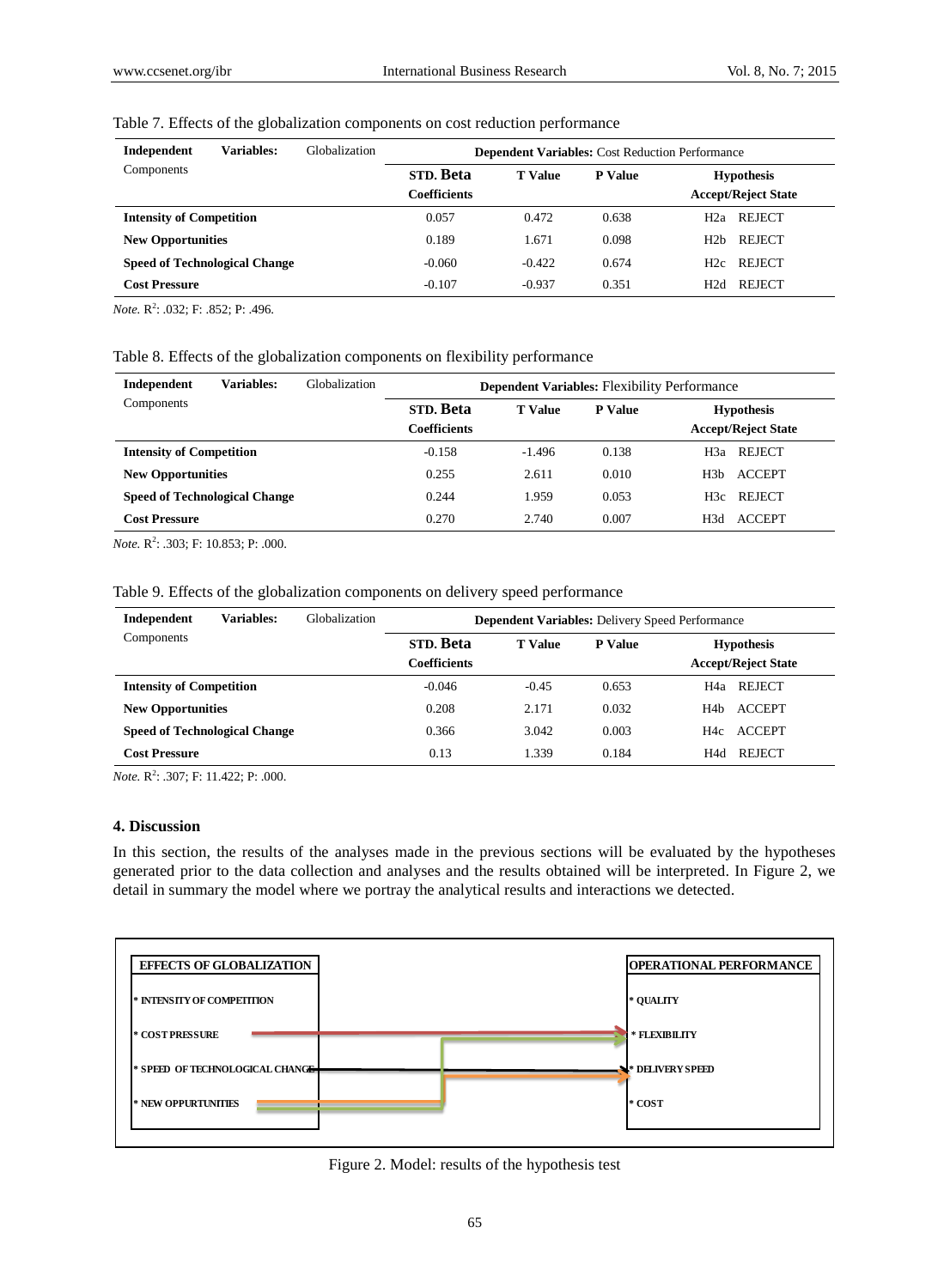It has been determined that the opportunities resulting from globalization namely Speed of Technological Change and New Opportunities have a positive effect on the performance of Delivery Speed, a component of Operational Performance. In other words, we see that the increase in New Opportunities and Speed of Technological Change make Delivery Speed more important. Because the Speed of Technological Change in the electric industry is so high, SMEs owner/managers also get more and more sensitive towards these technological developments as soon as they occur.

The electric industry has become more integrated through the expansion of trade, development of logistic and technology, communication as well Globalization also constitutes new opportunities to exploit. Both are found to be the drivers of increased speed of delivery without which neither technological changes nor new opportunities can be turned into profit.

It is seen that the threats resulting from globalization namely Cost Pressure and New Opportunities have positively affected the performance of Flexibility, one of the Operational Performance components. Because of cost pressure, enterprises should manage their operational processes more flexibly. For instance, design of rotary switches is done according to the specific customer orders; without flexible production processes production of orders would be very expensive. Therefore owners and managers feel themselves obliged to increase their firm's flexibility to survive under cost pressure.

As for the effects of new opportunities, in this industry, generally operational processes are too short and, new products are being produced in a very short period of time and it causes changing product types very often. If not; flexible firms cannot adapt to these changes rapidly. Automatically this brings to new opportunities and enterprises get benefit them by increasing their flexibility.

Production, distribution, and supply chains in electric industry have become more integrated globally as they seem other industries. Organizations in electric industry operate in a production and trading environment with high competition due to the elimination of the protectionist approach. Such a highly competitive environment affects the enterprises on the scale of SME the most. In order to change this situation to a positive state of affairs, at least to a small extent, the organizations should attempt to gain competitive advantage. For this reason, executives should examine internal and external settings and develop strategies and continuously update and adapt their organizational structures, operational and other functional processes to ongoing changes and developments in a timely fashion.

#### **References**

- Alpkan, L., Ceylan, A., & Aytekin, M. (2002). *Relations among environmental factors, manufacturing strategies*  and performance: A study of manufacturing firms in Gebze/Turkey. 2<sup>nd</sup> International Conference on Responsive Manufacturing (pp. 435-441).
- Aykaç, M., Parlak, Z., & Ö zdemir, S. (2008). *Küreselleşme Sürecinde Rekabet Gücünün Artırılması ve Türkiye'de KOBİ'ler.* İTO, No: 2008-24, İstanbul/Turkey, p. 183.
- Aytekin, M. (2003). *Imalat ve rekabet stratejileri arasındaki ilişki ve performansa etkileri* (pp. 33-38). Doctoral dissertation, G.Y.T.E., Gebze/Turkey.
- Badri, M. A., Davis, D., & Davis, D. (2000). Operations strategy, environmental, uncertainty and performance: A path analytic model of industries in developing countries. *Omega, 28*, 155-173. http://dx.doi.org/10.1016/S0305-0483(99)00041-9
- Beaumont, N. B., & Schroder, R. M. (1997). Technology, manufacturing performance and business performance amongst Australian manufacturers, *Technovation, 17*(6), 297-307. http://dx.doi.org/10.1016/S0166-4972(97)00011-4
- Bettis, R. A., & Hitt, M. A. (1995). The new competitive landscape. *Strategic Management Journal, 16*, 7-19. http://dx.doi.org/10.1002/smj.4250160915
- Das, A., Handfield, R. B., Calantone, R. J., & Ghosh, S. (2000). A contingent view of quality management-The impact of international competition on quality. *Decision Sciences, 31*, 649-690. http://dx.doi.org/10.1111/j.1540-5915.2000.tb00938.x
- Doğan, T. (2008). Strateji tipleri ve stratejik yönetim süreçlerinin firma performansına etkileri. Doctoral dissertation, G.Y.T.E., Gebze/Turkey.
- Erkan, M., & Eleren, A. (2001). *Küreselleşme sürecinde kobi'lerin yeniden yapılandırılması ve bir model önerisi, Orta Anadolu Kongresi Raporu*, Nevşehir, 18-21 October 2001, p. 161.